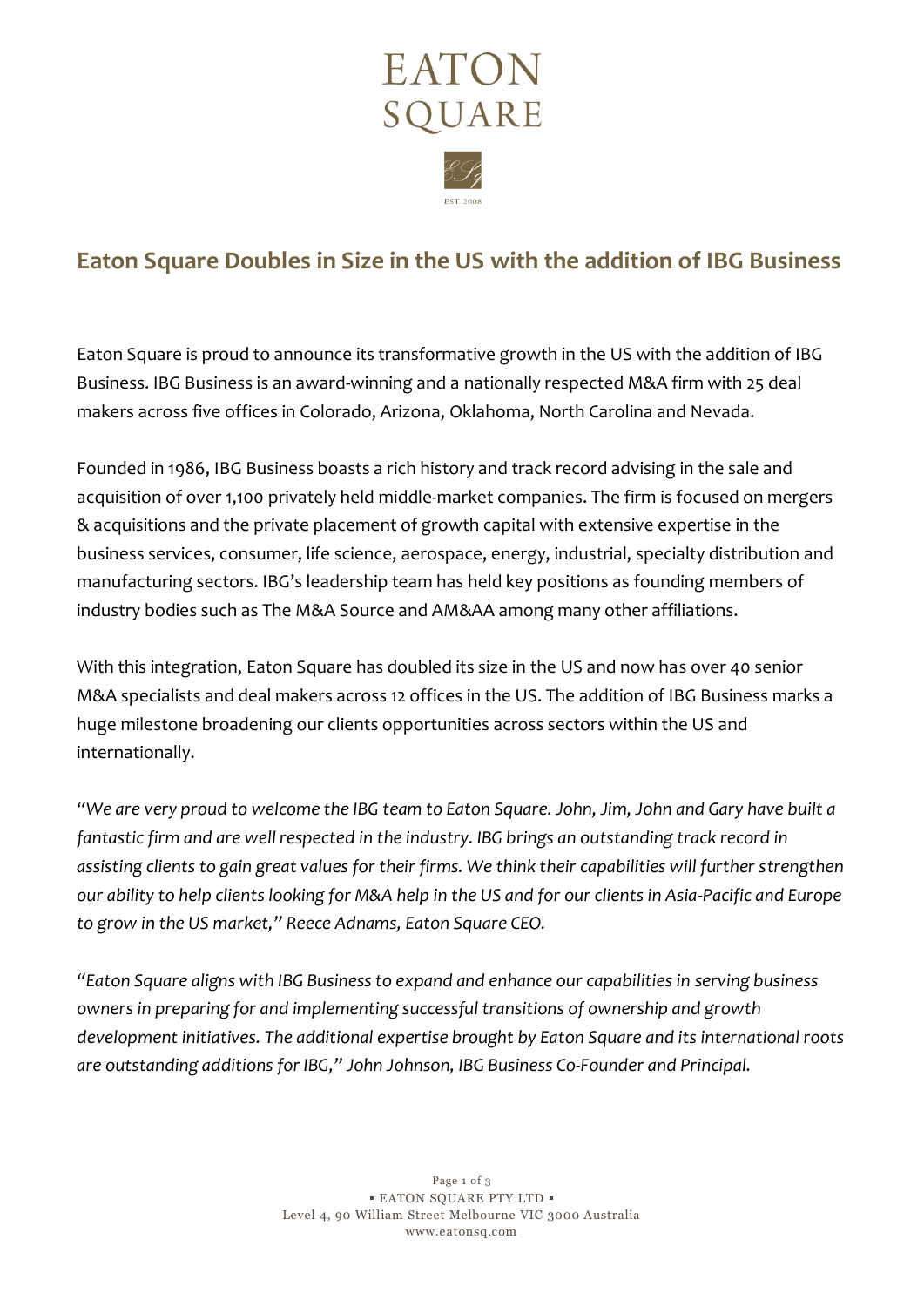## **EX EATON SOUARE**

Joining Eaton Square are IBG's Founding Principals:

#### **John Zayac**

John Zayac founded International Business Group in 1986 to provide the mid-market business seller with the high-quality resources and sophisticated M&A service traditionally reserved for firms valued over \$100 million. John is a court-appointed expert in business valuations and transactions and is a nationally recognized speaker on the sale of privately held mid-market firms.

#### **John Johnson**

John C. Johnson is Managing Partner and Founder of IBG Business operating IBG's Oklahoma office. Since 1987, John has provided strategic counsel, facilitated business mergers and acquisitions, and performed business valuations. He has spent nearly three decades as an M&A advisor, advocate and intermediary to business owners. John Johnson serves M&A clients by marshaling strong community, regional and national relationships combined with a rich professional background in business sales and purchases.

#### **Gary Papay**

Gary Papay is a professional intermediary and business appraiser specializing in the sale and transfer of privately held mid-market, heating oil, propane, and petroleum companies since 1976. Gary is the partner in charge of the IBG Pennsylvania office located in Williamsport.

### **Jim Afinowich**

Phoenix-based M&A advisor Jim Afinowich is a Certified Business Intermediary, M&A Master Intermediary and Business Brokerage Specialist who has managed and supervised more than 500 transactions. Jim handles business sales between \$5 million and \$150 million. The firm he leads has been selected Arizona's number one business broker and investment banking firm for 18 consecutive years by Ranking Arizona.

As well as the IBG leadership team we will be joined by:

- Garry Barnes
- Mike Cauley
- Matt Frye
- Charles Martz
- Troy Stapley
- Steve Bisbee
- Samuel David Cheris
- Oksana Komarnyckyj
- Lance Meilech
- William Thode